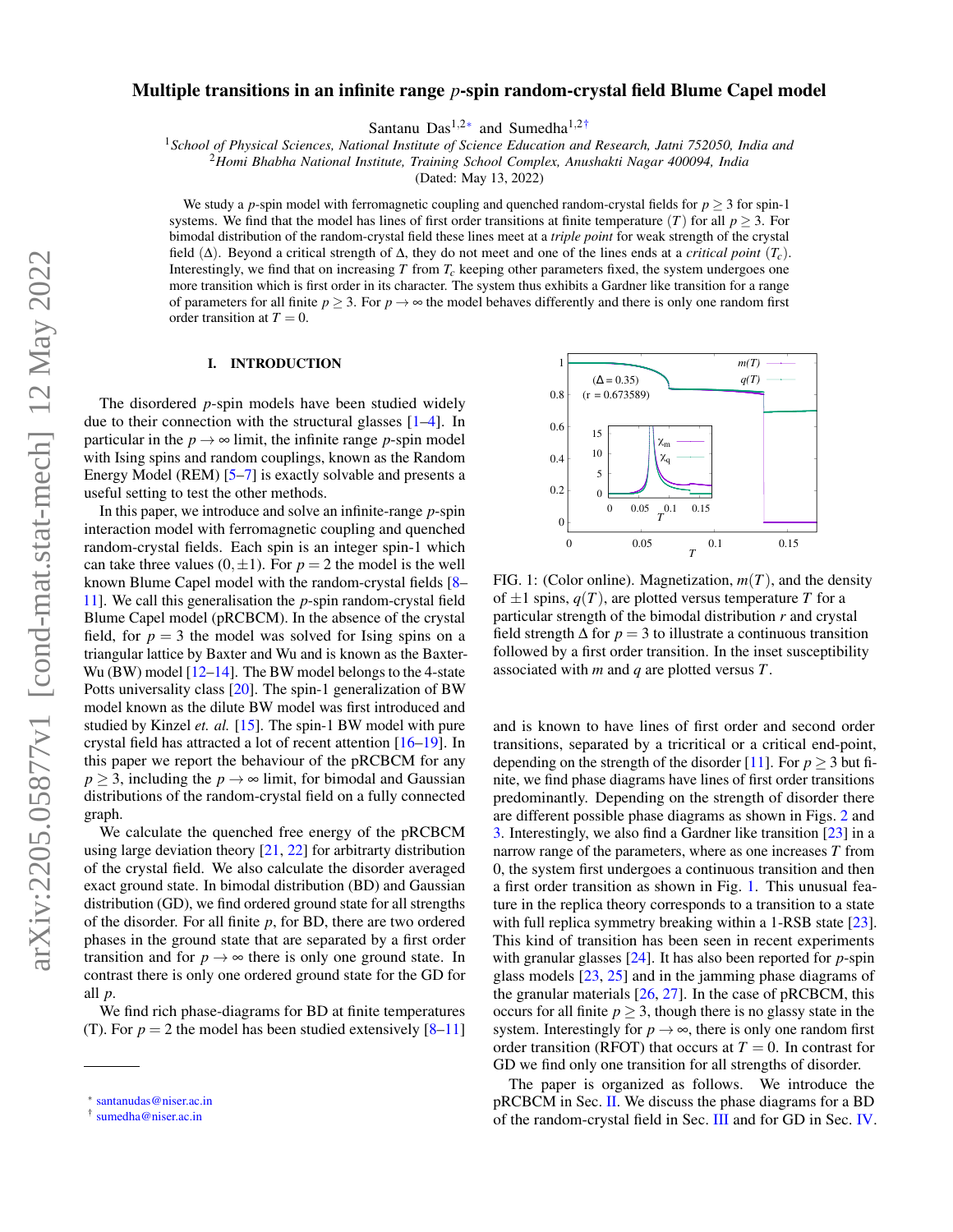We discuss our result in Sec. [V.](#page-4-1)

# <span id="page-1-0"></span>II. MODEL

The Hamiltonian of the *p*-spin interacting model in the presence of a quenched random-crystal field is

$$
\mathscr{H}(C_N) = -\sum_{1 \leq i_1 \leq i_2 \ldots \leq i_p \leq N} J_{i_1 i_2 \ldots i_p} s_{i_1} s_{i_2} \ldots s_{i_p} - \sum_{i=1}^N \Delta_i s_i^2 (1)
$$

where  $C_N = (s_1, s_2, s_3, \ldots, s_N)$  denotes an arbitrary configuration of *N* spin variables  $s_i$  with the interaction strengths  $J_{i_1 i_2 \ldots i_p}$ and  $\Delta_i$  is the quenched random-crystal field. For  $\Delta_i = 0$  the above Hamiltonian is a model for spin-glasses [\[23,](#page-7-10) [28\]](#page-7-15). Specifically,  $p = 2$  is the well-studied Sherrington-Kirkpatrick model of the spin-glass [\[29\]](#page-7-16).

In this paper we study a model (pRCBCM) with spin-1 variables  $(s_i = 0, \pm 1)$  and  $J_{i_1 i_2 \dots i_p} = 1$ . On a fully connected graph, the Hamiltonian of the model becomes

<span id="page-1-2"></span>
$$
\mathcal{H}(C_N) = -\frac{1}{p! \ N^{p-1}} \left( \sum_{i=1}^N s_i \right)^p - \sum_{i=1}^N \Delta_i s_i^2.
$$
 (2)

For  $p = 2$ , it is the Hamiltonian of the infinite range randomcrystal field Blume Capel model [\[8,](#page-7-0) [10,](#page-7-17) [11\]](#page-7-1).

In this paper, we study a BD of  $\Delta$ *i* of the form

$$
Q(\Delta_i) = r\delta(\Delta_i - \Delta) + (1 - r)\delta(\Delta_i + \Delta), \tag{3}
$$

where *r* and  $\Delta$  are the bias of the distribution and the strength of the random-crystal field respectively. The  $r = 0$  and 1 corresponds to the dilute BW model for  $p = 3$  [\[16–](#page-7-6)[19\]](#page-7-7). We consider  $\Delta > 0$  and  $0 \le r \le 1$  throughout this paper. Apart from the BD, we also consider a mean-zero GD with the variance  $\sigma^2$  for  $\Delta_i$ .

This system has two order parameters: the magnetization,  $x_1 = \sum_i s_i/N$ , and the density of  $\pm 1$  spins,  $x_2 = \sum_i s_i^2/N$  [\[30\]](#page-7-18). For a given sequence of  $\{\Delta_i\}$ , the probability of a particular configuration  $C_N$  can be written as  $P_{N,\beta}(C_N, {\{\Delta_i\}})$  =  $\exp[-\beta \mathcal{H}(C_N)]/Z_{N,\beta}(\{\Delta_i\})$  with  $\beta = 1/T$  and the normalization constant,  $Z_{N,\beta}(\{\Delta_i\})$ . It has already been shown in the context of the random-crystal field Blume Capel model that the probability of getting a particular  $x_1$  and  $x_2$  satisfies large deviation principle (LDP), [\[10\]](#page-7-17) *i.e.,*

$$
\mathbb{P}_{N,\beta}\left(C_N:\sum_{i} s_i = x_1 N;\sum_{i} s_i^2 = x_2 N\right) \asymp \exp[-NI(x_1,x_2)]\tag{4}
$$

where  $I(x_1, x_2)$  denotes the rate function, which is like the generalized free energy functional of the model. In the limit of  $N \rightarrow \infty$ , it becomes independent of the specific realization of the disorder on a fully connected graph.

## <span id="page-1-1"></span>III. BIMODAL RANDOM-CRYSTAL FIELD

We calculate the  $I(x_1, x_2)$  for pRCBCM defined in Eq. [\(2\)](#page-1-2) using the LDP (see [A](#page-5-0)ppendix A for details). For a given  $\beta$  and  $Δ$ , the value of  $x_1$  and  $x_2$  that minimizes  $I(x_1, x_2)$  yields the magnetization (*m*) and density (*q*) of the system respectively. Minimizing  $I(x_1, x_2)$  with respect to  $x_1$  and  $x_2$ , we obtain a fixed point where *m* satisfy a self-consistent transcendental equation of the following form

<span id="page-1-6"></span>
$$
m = \frac{2r e^{\beta \Delta} \sinh\left[\frac{\beta m^{p-1}}{(p-1)!}\right]}{2 e^{\beta \Delta} \cosh\left[\frac{\beta m^{p-1}}{(p-1)!}\right] + 1} + \frac{2(1-r) e^{-\beta \Delta} \sinh\left[\frac{\beta m^{p-1}}{(p-1)!}\right]}{2 e^{-\beta \Delta} \cosh\left[\frac{\beta m^{p-1}}{(p-1)!}\right] + 1}.
$$
\n(5)

For a given solution of *m*, *q* can be expressed in terms of *m*, β, Δ and *r* at the fixed points. The rate function  $I(x_1, x_2)$  at the fixed points  $(x_1 = m, x_2 = q)$  can be expressed as a one parameter functional  $\tilde{f}(m)$ , which comes out to be

<span id="page-1-3"></span>
$$
\widetilde{f}(m) = \frac{\beta m^p}{p(p-2)!} - r \log \left( \frac{1 + 2 e^{\beta \Delta} \cosh \left[ \frac{\beta m^{p-1}}{(p-1)!} \right]}{1 + 2 e^{\beta \Delta}} \right)
$$

$$
-(1-r) \log \left( \frac{1 + 2 e^{-\beta \Delta} \cosh \left[ \frac{\beta m^{p-1}}{(p-1)!} \right]}{1 + 2 e^{-\beta \Delta}} \right). \tag{6}
$$

The value at the minimum of this function and the corresponding *m* give respectively the free energy and the magnetization of the system.

### <span id="page-1-4"></span>A. Ground state phase diagram

At  $T = 0$ , the disorder averaged ground state energy is given by  $\min_{m} \phi(m)$ , where  $\phi(m) = \lim_{\beta \to \infty} \beta^{-1} \widetilde{f}(m)$ . From Eq. [\(6\)](#page-1-3), for  $\Delta > m^{p-1}/(p-1)!$  it is

$$
\phi(m) = \frac{m^p}{p(p-2)!} - \frac{rm^{p-1}}{(p-1)!} \tag{7}
$$

and for  $\Delta < m^{p-1}/(p-1)!$  is

$$
\phi(m) = \frac{m^p}{p(p-2)!} - \frac{m^{p-1}}{(p-1)!} + (1-r)\Delta
$$
 (8)

<span id="page-1-8"></span>Taking  $\partial \phi(m)/\partial m = 0$  we get possible fixed point values as *m* = 0 and *m* = *r* for  $\Delta > m^{p-1}/(p-1)!$  and *m* = 0 and *m* = 1 for  $\Delta < m^{p-1}/(p-1)!$ . We observe that the ground state is always ordered, with  $m = 1$  for  $\Delta < \Delta_g$  and  $m = r$  for  $\Delta > \Delta_g$ , where  $\Delta_g$  is given by

<span id="page-1-5"></span>
$$
\Delta_g = \frac{1}{p!} \frac{1 - r^p}{1 - r} \tag{9}
$$

The model has a first order transition between the two ordered phases given by  $m = 1$  and  $m = r$  at  $T = 0$  for all finite  $p \ge 2$ . For  $p \rightarrow \infty$ , there is only one ordered state with  $m = r$  at  $T = 0$ as  $\Delta_{g} \rightarrow 0$ 

### <span id="page-1-7"></span>B. Phase diagram for  $p \rightarrow \infty$

For  $p \rightarrow \infty$  the model is always in  $m = r$  ordered state for all values of  $\Delta$  at *T* = 0. For large *β* and large *p*, with  $\Delta$  >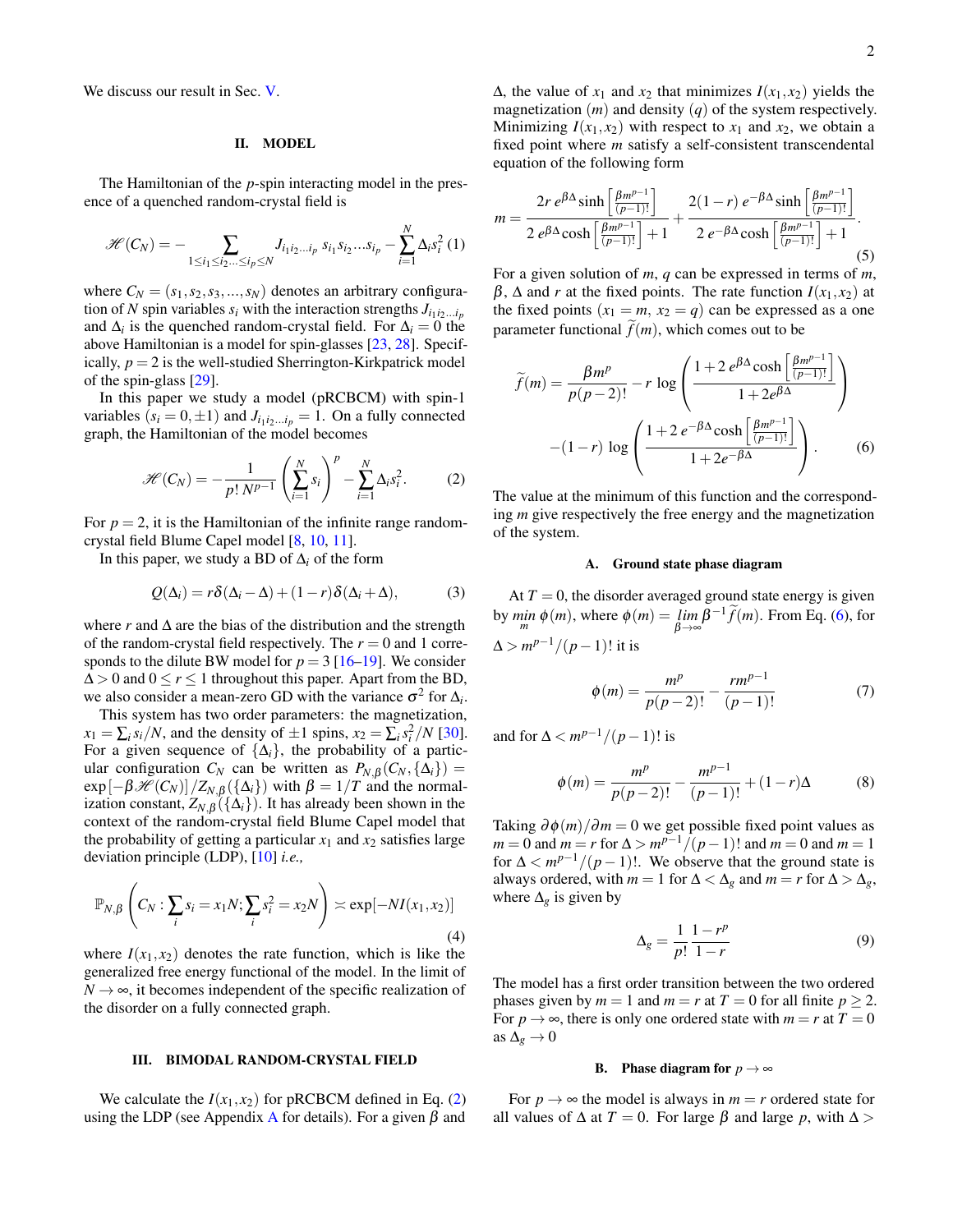$\beta m^{p-1}/(p-1)!$  we can take

$$
\widetilde{f}(m) = \frac{\beta m^p}{p(p-2)!} - r \log \cosh\left(\frac{\beta m^{p-1}}{(p-1)!}\right). \tag{10}
$$

The magnetisation *m* is then given by the self consistent equation

$$
m = r \tanh\left(\frac{\beta m^{p-1}}{(p-1)!}\right). \tag{11}
$$

If we take the limit  $p \to \infty$ , before taking  $\beta$  to infinity, the only fixed point is  $m = 0$ . If we take the  $\beta \to \infty$  first and then  $p \rightarrow \infty$ , then as shown in Sec. [III A,](#page-1-4) the fixed point that minimizes  $f(m)$  is  $m = r$ . Hence there is a first order transition from  $m = 0$  to  $m = r$  at  $T = 0$  when  $p \rightarrow \infty$ . To understand this transition better, we look at the average energy of the model.

The average energy (E(m)) which is  $\frac{\partial f(m)}{\partial \beta}$  is given by

$$
E(m) = \frac{m^p}{p(p-2)!} - r \frac{m^{p-1}}{(p-1)!} \tanh\left(\frac{\beta m^{p-1}}{(p-1)!}\right). \tag{12}
$$

For  $p \rightarrow \infty$ ,  $E(m)$  is 0 for all values of *m*. The model has a first order transition at  $T = 0$  with no latent heat. This puts the transition into the RFOT category [\[31\]](#page-7-19). The model has an entropy vanishing transition just like REM [\[6,](#page-6-4) [7\]](#page-6-3) but now at  $T = 0$ .

#### C. Finite temperature phase diagrams for  $p = 3$

For  $p = 3$ , we determine finite temperature phase diagrams by finding the global minimum of the free energy functional in Eq. [\(6\)](#page-1-3). We investigate phase diagrams both in  $(∆-T)$  and  $(r - T)$  planes for different  $0 \le r \le 1$  and  $\Delta > 0$  respectively.

<span id="page-2-3"></span>
$$
1. \quad (\Delta - T) \text{ plane}
$$

As shown in Sec. [III A,](#page-1-4) the ground state for an arbitrary  $0 \le r < 1$  has *m* ≈ 1 (*r*) when  $\Delta \le \Delta_g$  ( $\Delta > \Delta_g$ ), with  $\Delta_g$  given via Eq. [\(9\)](#page-1-5).

The ground state behavior gives a cue for the phase-diagram in the entire (∆−*T*) plane. For *r* = 0 we get a ferromagnetic and a paramagnetic phase separated by a first order transition line. For  $0 < r < 1$ , we find two ferromagnetic phases and a paramagnetic phase demarcated by three first order lines of transition. Interestingly, for  $0 < r < 1$ , the phase diagrams can be divided in two different categories,  $r \leq r_*$  and  $r > r_*$ , with  $r_* \approx 0.548(1)$ . For  $0 < r \le r_*$  three first order transition lines meet at a common point, which is a *triple point* where all three different phases coexist. On the other hand, for  $r_* < r < 1$ the first order transition line separating the two ferromagnetic phases terminates at a *critical point* without touching the first order line of transition that demarcates the ferro- and paramagnetic phases. As *r* approaches 1, the *T* associated with this *critical point* approaches zero and vanishes at  $r = 1$ . The four different phase diagrams are illustrated in Fig. [2](#page-2-0) by suitably choosing  $r = 0, 0.5, 0.7$  and 1 respectively.

For  $0 < r \leq 1$ , we observe that the first order transition line between ferromagnetic and paramagnetic phases is almost parallel to ∆−axis in the (∆−*T*) plane for large ∆. We evaluate

<span id="page-2-2"></span><span id="page-2-1"></span><span id="page-2-0"></span>

FIG. 2: (Color online). Phase diagram at four representative points of *r* in  $(\Delta - T)$  plane for *p* = 3. Solid lines in each plot represent lines of first order transitions. Solid red circles in (b) and (c) indicate the triple  $(T<sub>t</sub> = 0.069000(1))$ ,

 $\Delta_t = 0.286608(2)$  and critical points  $(T_c = 0.064269(2))$ ,  $\Delta_c = 0.361196(6)$  respectively. In the inset of (b) vicinity of the triple point is highlighted to show the two first order transitions in this regime.

transition temperature  $T^*$  by taking the limit of  $\Delta \rightarrow \infty$ . For a finite  $\beta$ , this limit is equivalent to taking  $\Delta > \beta m^{p-1}/(p-1)$ 1)!. Hence, Eqs. [\(10\)](#page-2-1) and [\(11\)](#page-2-2) hold also as  $\Delta \rightarrow \infty$ . These two equations along with the coexistence condition,  $\tilde{f}(m^*) = \tilde{f}(m^*)$  $\tilde{f}(0) = 0$  gives

<span id="page-2-5"></span>
$$
m^* \left(1 - \frac{1}{p}\right) \tanh^{-1} \left(\frac{m^*}{r}\right) + \frac{r}{2} \log \left(1 - \frac{m^{*2}}{r^2}\right) = 0. (13)
$$

For a given  $r$  and  $p$  this equation along with Eq.  $(11)$  gives the value of  $m^*$  and the corresponding  $T^*$  at the first order transition. For example, in case of  $r = 0.5$  and  $p = 3$  we get  $m^* \approx 0.47403$  and  $T^* \approx 0.0619$ . This matches with the numerical estimates as shown in Fig. [2\(](#page-2-0)b).

<span id="page-2-4"></span>2. 
$$
(r - T)
$$
 plane

We now study the  $(r - T)$  phase diagrams, keeping  $\Delta$  fixed. At  $T = 0$  the system is always in a phase with  $m = 1$  for  $0 < \Delta \leq 1/6$ . On the other hand, there are two ferromagnetic phases,  $m = 1$  and  $r$  within the range  $1/6 < \Delta \le 1/2$ . For  $\Delta > 1/2$ , again there is only one phase with  $m = r$ .

In the range of  $0 < \Delta \leq 1/6$ , the  $(r - T)$  phase diagram consists of a first order transition line separating the two phases, *m*  $\approx$  1 and *m* = 0. For  $1/6 < \Delta \le 1/2$ , the qualitative behavior of the phase diagrams in  $(r - T)$  plane is the same as that of  $0 < r < 1$  in the  $(Δ - T)$  plane. We observe two different phase diagrams depending on whether  $\Delta < \Delta_*$  and  $\Delta > \Delta_*$ , where  $\Delta$ <sup>∗</sup> ≈ 0.298(1). For 1/6 <  $\Delta$  ≤  $\Delta$ <sup>∗</sup> we find a *triple point* at the meeting of three first order lines of transition that separate three phases. For  $\Delta$ <sub>∗</sub>  $\lt \Delta \lt 1/2$  the first order line that separates the two ferromagnetic phases ends at a *critical point*. The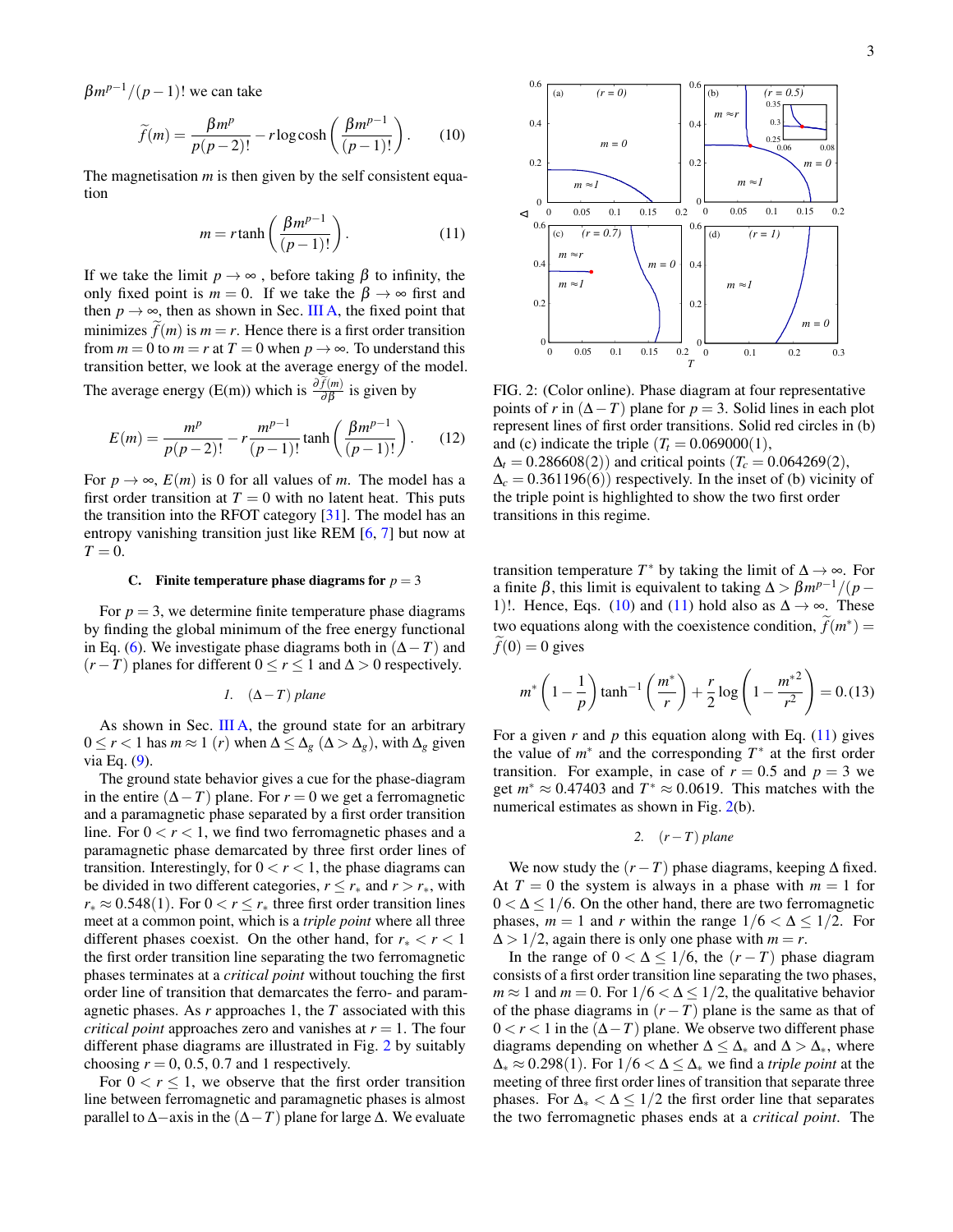<span id="page-3-0"></span>

FIG. 3: (Color online). Phase diagram at four representative points of  $\Delta$  in  $(r - T)$  plane for  $p = 3$ . Solid lines in each plot represent lines of first order transitions. Solid red circles in (b) and (c) indicate the triple  $(T<sub>t</sub> = 0.060070(5))$ ,

*T*

 $r_t = 0.474685(2)$  and critical  $(T_c = 0.069006(9))$ ,  $r_c = 0.673588(9)$  points respectively.

temperature associated with this *critical point* decreases with the increase of  $\Delta$  from  $\Delta_*$ , and eventually vanishes for  $\Delta = 1/2$ . Above  $\Delta = 1/2$  we hence observe only two phases,  $m \approx r$  and  $m = 0$ . These four different phase diagrams are demonstrated in Fig. [3](#page-3-0) by conveniently choosing  $\Delta = 0.1$ , 0.28, 0.35 and 0.6 respectively.

#### *3. Multiple transitions*

The ferromagnetic to paramagnetic transition for all  $p \geq 3$ is always first order. This can be seen by looking at the exact expression of the magnetic susceptibility for  $m = 0$  state (see Eq.  $(A23)$  in the Appendix [A\)](#page-5-0).

In Sec. [III C 1](#page-2-3) and Sec. [III C 2](#page-2-4) we noticed that the phase diagram has a *triple point* within the ranges of  $0 < r \le r_*$  and  $1/6 < \Delta \leq \Delta_*$ . Within these ranges if we choose  $\Delta$  for a given *r* in such a way that  $\Delta \lesssim \Delta_g$ , then we observe two first order transitions with finite jump in the order parameters and their corresponding susceptibilities as a function of *T*. For example for *r* = 0.5 we get  $\Delta_g$  = 0.291667. For  $\Delta$  = 0.29 there are two first order transitions as shown in Fig. [4.](#page-3-1)

The phase diagrams for  $r_* < r < 1$  and  $\Delta_* < \Delta \leq 1/2$ , have a *critical point*. If we go along the critical point by increasing *T*, we observe two different phase transitions. The first one is a continuous transition that occurs at temperature  $T_c$  where the order parameter *m* changes smoothly. In contrast, the second transition is a first order transition at  $T_f > T_c$  where *m* changes abruptly (see Fig. [1](#page-0-2) for details). It is illustrative to look at the free energy functional  $f(m)$  around these transitions. In Fig. [5](#page-4-2) we plot  $f(m)$  versus *m* at different *T*s. At the lowest  $T = 0.04$ there are two minima with a global minimum of  $f(m)$  at  $m \approx 1$ . Then at  $T_c = 0.064273$  we observe a plateau in  $f(m)$  as shown by the red line. This plateau bears the signature of criticality. At  $T_f = 0.142704$ , the free energy functional highlighted by

<span id="page-3-1"></span>

FIG. 4: (Color online). Magnetization, *m*(*T*), and the density  $q(T)$ , are plotted versus temperature *T* for a particular bias of the BD *r* and crystal field  $\Delta$  for  $p = 3$  to illustrate the two first order transitions. In the inset susceptibility associated with *m* and *q* are plotted versus *T*.

the blue line exhibits two minima with  $f(m) = 0$ . This  $T_f$  is associated with the first order transition as  $m \approx r$  and  $m = 0$ below and above  $T_f$  which can be seen from the plot of  $f(m)$ at  $T = 0.1$  and 0.16 respectively. Notably, these successive second and first order transitions of the order parameter *m* with *T* are quite similar to the Gardner transition [\[23\]](#page-7-10) observed in a system of *p*-spin interacting Ising [\[23\]](#page-7-10), Potts [\[25\]](#page-7-12) and spin-1 [\[32\]](#page-7-20) spin glass. The first order transiton in these systems is associated with no latent heat which is sharply in constrast with pRCBCM where we observe a finite latent heat. Apart from that, the second order transition is between the two glassy states in spin glass systems whereas in pRCBCM the transition is between the two ordered states.

#### D. Finite temperature diagram for other values of *p*

For  $\Delta = 0$ , from Eq. [\(5\)](#page-1-6) we find that the transition temperature decreases monotonically to 0 with the increase of *p*. In the limit of  $\Delta \rightarrow \infty$  we observe a similar behavior in  $T^*$  from Eqs. [\(11\)](#page-2-2) and [\(13\)](#page-2-5). In fact, in the case of  $p = 4$ , 5 we find the qualitative behavior of phase diagrams remain the same as that of  $p = 3$ . We again observe single or multiple first order transtion lines and a *triple* or a *critical point* within a certain range of parameters. The qualitative behavior of the phase diagram is identical in all cases of  $p \geq 3$  for finite p, but the area of the ferromagnetic domain within the phase diagrams decreases as we increase *p*. This area goes to 0 in the limit of  $p \rightarrow \infty$  where we observe a RFOT between  $m = r$  and 0 at  $T = 0$ .

For  $p = 2$ , the model has a different behavior which has been studied earlier  $[8-11]$  $[8-11]$ . For  $p = 2$  also the *critical point* occurs in the ordered phase, but it is followed by another second order transition at a higher *T*.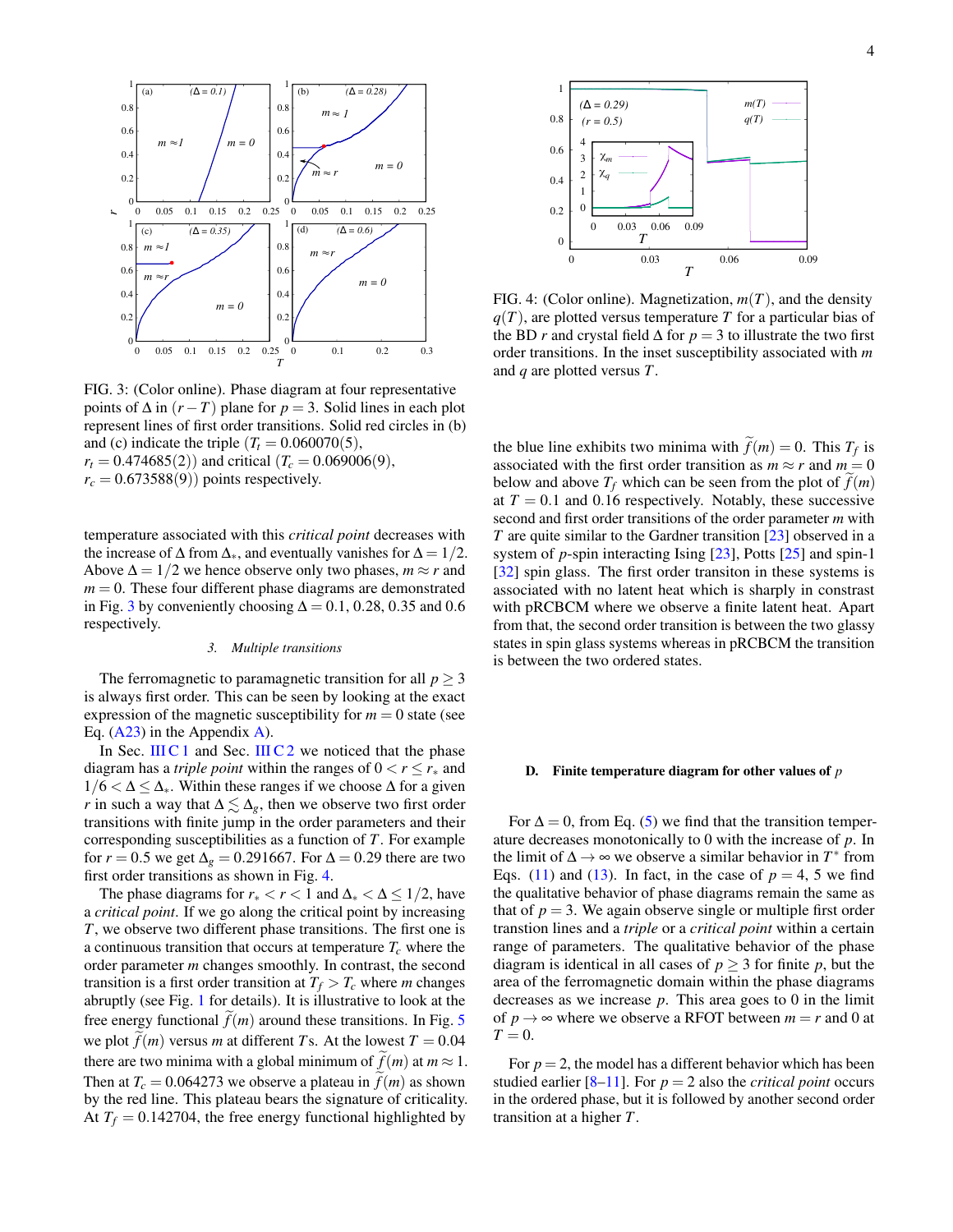<span id="page-4-2"></span>

FIG. 5: (Color online). Free energy functional  $f(m)$  plotted as a function of magnetization *m* at different temperatures for *r* = 0.7 and  $\Delta$  = 0.361196 in the case of *p* = 3 for BD.

### <span id="page-4-4"></span><span id="page-4-0"></span>IV. GAUSSIAN RANDOM-CRYSTAL FIELD

In the case of GD of the form  $Q(\Delta_i)$  =  $\exp(-\Delta_i^2/2\sigma^2)/\sqrt{2\pi\sigma^2}$ , the free energy functional for √ the model is

$$
\widetilde{f}(m) = \frac{\beta m^p}{p(p-2)!} - \int_{-\infty}^{\infty} d\Delta \, Q(\Delta) \, \log \left[ \frac{1 + 2 \, e^{\beta \Delta} \cosh \left( \frac{\beta m^{p-1}}{(p-1)!} \right)}{1 + 2e^{\beta \Delta}} \right]
$$
\n(14)

For  $\beta \rightarrow \infty$  we get

$$
\phi(m) = \frac{m^p}{p(p-2)!} - \frac{m^{p-1}}{2(p-1)!} \left( 1 + \text{erf}\left[ \frac{m^{p-1}}{\sqrt{2}\sigma(p-1)!} \right] \right) + \frac{\sigma}{\sqrt{2\pi}} \left( 1 - \text{exp}\left[ -\frac{m^{2(p-1)}}{2\sigma^2((p-1)!)^2} \right] \right). \tag{15}
$$

This gives two equations for *m* at the fixed point,  $m = 0$  and the transcendental equation

<span id="page-4-3"></span>
$$
m = \frac{1}{2} \left( 1 + \text{erf}\left[\frac{m^{p-1}}{\sqrt{2}\sigma(p-1)!}\right] \right). \tag{16}
$$

The above equation has a non-zero solution for all values of *p* and  $\sigma$ . This non-zero *m* always minimizes  $\phi(m)$ . For any finite *p*, Eq. [\(16\)](#page-4-3) yields  $m = 1$  for  $\sigma = 0$ . As we increase σ, the solution smoothly decreases to *m* = 1/2 as σ → ∞. Convergence to  $m = 1/2$  becomes faster with the increase of  $p$ . In the limit of  $p \rightarrow \infty$ , Eq. [\(16\)](#page-4-3) yields  $m = 1/2$  for all  $\sigma$ . Hence, by taking  $\beta \rightarrow \infty$  first, and then  $p \rightarrow \infty$  we get the ground state magnetization as  $m = 1/2$ .

For  $p \to \infty$  first, and then  $\beta \to \infty$  we find  $m = 0$  from the fixed point equation for *m*, which is obtained by differentiating *f*(*m*) with respect to *m*. Hence, for  $p \rightarrow \infty$  we again get a first order transition from  $m = 0$  to  $m = 1/2$  at  $T = 0$ . Notably this is identical to the case of BD with  $r = 1/2$ . Apart from that the average energy  $E(m)$  is equal to 0 for both  $m = 0$  and 1/2. This brings the transition into the RFOT category [\[31\]](#page-7-19) similar to the case of the BD as discussed in Sec. [III B.](#page-1-7)

For finite *T* and *p* we numerically study the global minima of Eq. [\(14\)](#page-4-4) and find that the ferromagnetic and paramagnetic

<span id="page-4-5"></span>

FIG. 6: (Color online). Phase diagram of the model in the case of GD plotted in  $(\sigma - T)$  plane for  $p = 3$ . The density bar on the left side shows the value of *m*.

| .in Fig.  $6$ . phases are separated by a first order line of transtion in the ( $\sigma$  − *T*) plane. The qualitative behaviour of the phase diagram is identical to that of Fig.  $2(c)$  $2(c)$ , albeit without the critical point and the first order transition line separating the two ferromagnetic phases in the later case. The phase diagram of the model calculated numerically by studying  $\tilde{f}(m)$  in Eq. [\(14\)](#page-4-4) is shown

### <span id="page-4-1"></span>V. SUMMARY AND DISCUSSION

We studied a *p*-spin infinite range ferromagnet with a quenched random-crystal field drawn from a BD, and found that the behaviour of the model is similar for all finite  $p > 3$ . One striking feature of the model is the multiple transitions as a function of *T*. Depending on the value of *r* and ∆, either there are two first order transitions or a second order transition followed by a first order transition as *T* is increased. The high *T* first order transition in both cases is a result of shrinking of entropy as sites with  $s_i^2 = 1$  freeze into  $s_i = 1$  state. The second transition in the case of  $\Delta < \Delta_*$  reduces entropy to nearly 0 at a finite *T*, while for  $(∆ > ∆<sub>*</sub>)$  there is a gradual change in the configurational entropy. Similar behaviour has been seen in the case of jamming transitions and expected due to the breaking of free energy minimas further into many marginally stable free energy states [\[26\]](#page-7-13). In the case of pRCBCM that we have studied, since there is no glassy state, we find the state like this results from the breaking of the free energy minimum into two asymmetric stable minima with  $m \neq 0$  through a *critical point*. We expect similar behaviour for any discrete distribution of the random crystal field. pRCBCM due to its simpler free energy landscape is a useful model to explore this unusual low temperature second order transition.

Interestingly, we do not find multiple transitions in the case of the GD. For all  $p \geq 3$ , there is only one first order transition for any value of  $\sigma$ . Only for  $p \to \infty$  the symmetric BD and the GD have similar phase diagram with a first order transition in the order parameter at  $T = 0$  with vanishing latent heat.

Recent studies of  $p = 2$  quenched random magnetic field ferromagnets [\[9,](#page-7-21) [33,](#page-7-22) [34\]](#page-7-23) have revealed a very rich phase-diagram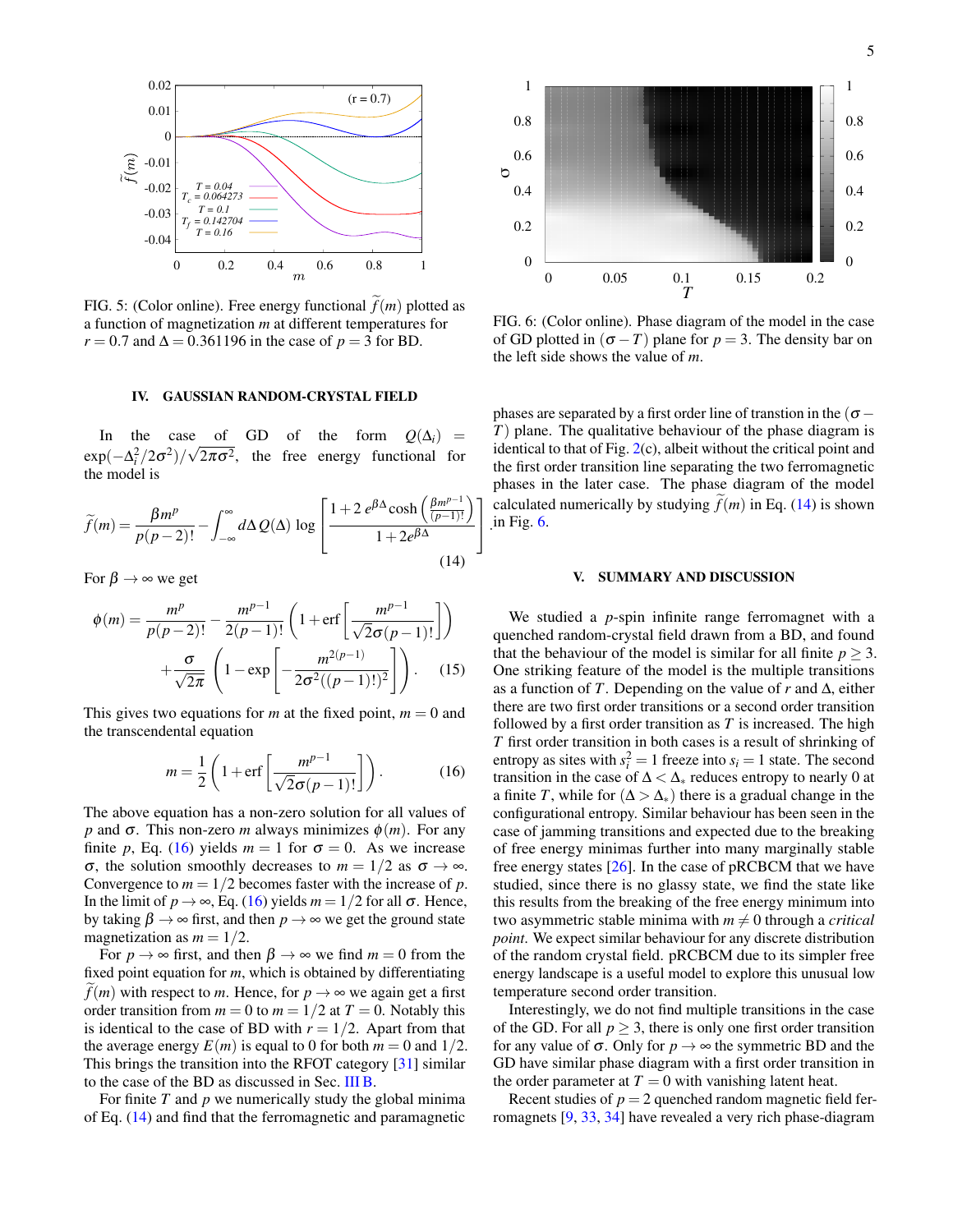for discrete distributions. We expect a similar study for  $p \geq 3$ *p*-spin model would also result in new ordered states and rich phase diagram. A study of the model on a triangular lattice to look for the possibility of multiple transitions in finite dimensions would also be interesting [\[17–](#page-7-24)[19\]](#page-7-7).

# <span id="page-5-0"></span>Appendix A: Calculation of the free energy functional and the magnetic susceptibility

In this section we derive the free energy functional starting from Eq. (2) in the main text with an additional component  $\mathcal{H}_{sH} = -H\sum_{i=1}^{N} s_i$  in the Hamiltonian. This additional component captures the effect of an external magnetic field *H* on the system and the Hamiltonian becomes

<span id="page-5-1"></span>
$$
\mathcal{H}(C_N) = -\frac{1}{p! \ N^{p-1}} \left( \sum_{i=1}^N s_i \right)^p - \sum_{i=1}^N \Delta_i s_i^2 - H \sum_{i=1}^N s_i. \text{(A1)}
$$

To calculate the free energy functional, we first compute the rate function  $I(x_1, x_2)$  defined in Eq. [\(4\)](#page-1-8) in the main text for the order parameters  $x_1 = \sum_i s_i/N$  and  $x_2 = \sum_i s_i^2/N$ . In doing so, we begin with non-interacting part of the Hamiltonian  $-\sum_{i=1}^{N} \Delta_i s_i^2 - H \sum_{i=1}^{N} s_i$  in Eq. [\(A1\)](#page-5-1). We first write the scaled cumulant generating function associated with this noninteracting part of the Hamiltonian for a given set of  $\{\Delta_i\}$ as

$$
\lambda(k_1,k_2|\{\Delta_i\}) = \lim_{N \to \infty} \frac{1}{N} \log \left\langle e^{N(x_1k_1 + x_2k_2)} \right\rangle. \tag{A2}
$$

The angular brackets on the right hand side denote an average over spins  $s_i$ . Note that the probabilities of a spin  $s_i$  to choose values  $\pm 1$  or 0 for a given  $\Delta$ *i* and *H* are given by

$$
\mathscr{P}_i(s_i = +1) = \frac{e^{\beta(\Delta_i + H)}}{2\cosh(\beta H) e^{\beta \Delta_i} + 1},
$$
 (A3)

$$
\mathscr{P}_i(s_i = -1) = \frac{e^{\beta(\Delta_i - H)}}{2\cosh(\beta H) e^{\beta \Delta_i} + 1},\tag{A4}
$$

$$
\mathscr{P}_i(s_i = 0) = \frac{1}{2\cosh(\beta H) e^{\beta \Delta_i} + 1}.
$$
 (A5)

Taking an average over  $s_i$  by using the above probabilities we find

$$
\lambda(k_1, k_2 | \{\Delta_i\}) = \lim_{N \to \infty} \frac{1}{N} \sum_{i=1}^N \log \left[ \frac{2e^{k_2 + \beta \Delta_i} \cosh(k_1 + \beta H) + 1}{2e^{\beta \Delta_i} \cosh(\beta H) + 1} \right]
$$
\n(A6)

Apply an averaging over {∆*i*} we get

<span id="page-5-2"></span>
$$
\lambda(k_1,k_2) = g(k_1,k_2) - g(0,0),
$$

where

$$
g(k_1, k_2) = r \log \left[ 2e^{k_2 + \beta \Delta} \cosh \left( k_1 + \beta H \right) + 1 \right]
$$

$$
+ (1 - r) \log \left[ 2e^{k_2 - \beta \Delta} \cosh \left( k_1 + \beta H \right) + 1 \right]. \quad (A7)
$$

This result in Eq. [\(A7\)](#page-5-2) ensures that  $\lambda(k_1, k_2)$  in Eq. (A7) is finite and differentiable for all finite  $\Delta$ , *H* and  $k_1, k_2 \in \mathbb{R}$ . It allows us to employ the Gärtner-Ellis theorem  $[21]$  $[21]$  to find out the rate function

$$
R(x_1, x_2) = \sup_{k_1, k_2 \in \mathbb{R}} \{k_1 x_1 + k_2 x_2 - \lambda(k_1, k_2)\}
$$
 (A8)

related to the non-interacting part of the Hamiltonian. Taking derivatives with respect to  $k_1$  and  $k_2$  of  $(k_1x_1+k_2x_2-\lambda(k_1, k_2))$ and equating both of them to zero, we write the extremum value of  $k_1$  and  $k_2$  as

$$
k_1^* = -\beta H + \tanh^{-1}\left(\frac{x_1}{x_2}\right),
$$
 (A9)

$$
k_2^* = \log \left[ \frac{z}{2x_2} \sqrt{x_2^2 - x_1^2} \right].
$$
 (A10)

Here *z* is a function of *r*,  $\beta$  and  $\Delta$  which satisfies the following relation

<span id="page-5-3"></span>
$$
\frac{x_2}{z} = \frac{r e^{\beta \Delta}}{1 + z e^{\beta \Delta}} + \frac{(1 - r) e^{-\beta \Delta}}{1 + z e^{-\beta \Delta}}.
$$
 (A11)

These  $k_1^*$ ,  $k_2^*$  and *z* further gives us

$$
R(x_1, x_2) = x_1 \tanh^{-1} \left(\frac{x_1}{x_2}\right) + x_2 \log \left[\frac{z}{2x_2} \sqrt{x_2^2 - x_1^2}\right]
$$

$$
-\beta Hx_1 - r \log \left[\frac{1 + z e^{\beta \Delta}}{1 + 2e^{\beta \Delta} \cosh(\beta H)}\right]
$$

$$
-(1 - r) \log \left[\frac{1 + z e^{-\beta \Delta}}{1 + 2e^{-\beta \Delta} \cosh(\beta H)}\right].
$$
(A12)

Using this expression for  $R(x_1, x_2)$  we now compute  $I(x_1, x_2)$ defined in Eq. [\(4\)](#page-1-8) in the maintext by using tilted large deviation principle (LDP) [\[22\]](#page-7-9). It is noteworthy that the tilted LDP can generate a new LDP from an old LDP by a change of the probability measure. Precisely, it allows us to write the rate function as

$$
I(x_1, x_2) = R(x_1, x_2) - \frac{1}{p!} \beta x_1^p.
$$
 (A13)

The values of  $x_1$  and  $x_2$  that minimize  $I(x_1, x_2)$  for a given  $\beta$ , ∆ and *H* give the value of magnetization (*m*) and density (*q*). Furthermore the minimum of the rate function in the  $(x_1, x_2)$ plane gives the free energy for a given  $β$ ,  $Δ$ , and  $H$ . Minimizing  $I(x_1, x_2)$  with respect to  $x_1$  and  $x_2$  we get the equations for *m* and *q* as

<span id="page-5-5"></span>
$$
\frac{m}{q} = \tanh\left(\frac{\beta m^{p-1}}{(p-1)!} + \beta H\right),\tag{A14}
$$

$$
z = \frac{2}{\sqrt{1 - m^2/q^2}} = 2 \cosh\left(\frac{\beta m^{p-1}}{(p-1)!} + \beta H\right). \quad (A15)
$$

These two relations lead us to express *m*

.

<span id="page-5-4"></span>
$$
m = 2\sinh\left(\beta H + \frac{\beta m^{p-1}}{(p-1)!}\right) \left[\frac{r e^{\beta \Delta}}{2 e^{\beta \Delta} \cosh\left(\beta H + \frac{\beta m^{p-1}}{(p-1)!}\right) + 1} + \frac{(1-r) e^{-\beta \Delta}}{2 e^{-\beta \Delta} \cosh\left(\beta H + \frac{\beta m^{p-1}}{(p-1)!}\right) + 1}\right], \quad (A16)
$$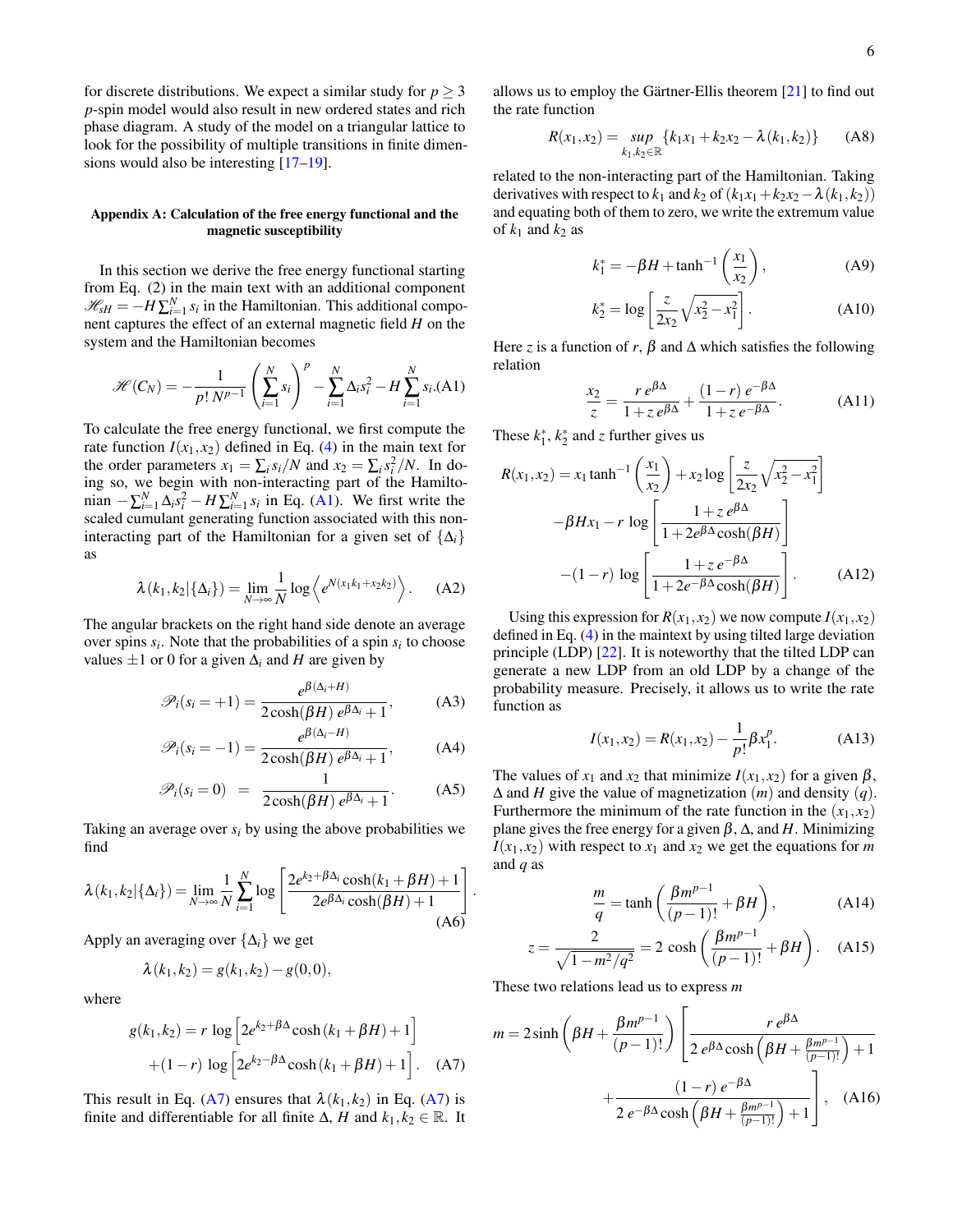and  $q$  in terms of  $m$  and  $H$  via Eq. [\(A11\)](#page-5-3) as

$$
q = 2\cosh\left(\beta H + \frac{\beta m^{p-1}}{(p-1)!}\right) \left[\frac{r e^{\beta \Delta}}{2 e^{\beta \Delta} \cosh\left(\beta H + \frac{\beta m^{p-1}}{(p-1)!}\right) + 1} + \frac{(1-r) e^{-\beta \Delta}}{2 e^{-\beta \Delta} \cosh\left(\beta H + \frac{\beta m^{p-1}}{(p-1)!}\right) + 1}\right].
$$
 (A17)

For even values of  $p$ , the rate function is symmetric around  $m = 0$  and Eq. [\(A16\)](#page-5-4) holds for  $-1 \le m \le 1$  for  $H = 0$ . For  $H = 0$  the right hand side of Eq. [\(A14\)](#page-5-5) is always positive for any odd *p*. Hence for all odd *p* Eq. [\(A16\)](#page-5-4) holds for  $0 \le m \le 1$ . Since the energy of negative *m* state is always higher for odd *p*, it is sufficient to study the rate function for positive *m* when  $H = 0$ .

For a given solution of *m*, *q* is completely determined by *m*,  $\beta$ ,  $\Delta$  and *r*. It further helps to write the rate function or the free energy functional in terms of one parameter *m* as:

<span id="page-6-6"></span>
$$
\widetilde{f}_H(m) = \frac{\beta m^p}{p(p-2)!} - r \log \left[ \frac{1 + 2 e^{\beta \Delta} \cosh \left(\beta H + \frac{\beta m^{p-1}}{(p-1)!}\right)}{1 + 2 e^{\beta \Delta} \cosh(\beta H)} \right]
$$

$$
-(1-r) \log \left[ \frac{1 + 2 e^{-\beta \Delta} \cosh \left(\beta H + \frac{\beta m^{p-1}}{(p-1)!}\right)}{1 + 2 e^{-\beta \Delta} \cosh(\beta H)} \right] (A18)
$$

The obtained result in the presence of *H* in Eq. [\(A18\)](#page-6-6) allows us to get magnetic susceptibility  $\chi_m$ . Magnetic susceptibility measures the response of the system to an infinitesimal external magnetic field. For a system of magnetization *m* exposed to a magnetic field *H*, magnetic susceptibility is defined by  $\chi_m = (\partial m / \partial H)|_{H \to 0}$ . To find out this quantity we first recall that the global minima of free energy functional  $f_H(m)$  yields the magnetization of the system *i.e.*, where  $\frac{\partial f_H(m)}{\partial m} = 0$ . It gives an equation of the form:

<span id="page-6-7"></span>
$$
\frac{\beta m^{p-1}}{(p-2)!} - g_1(m) - g_2(m)H + \mathcal{O}(H^2) = 0, \quad \text{(A19)}
$$

with

$$
g_1(m) = \frac{2\beta m^{p-2}}{(p-2)!} \left[ \frac{(1-r) e^{-\beta \Delta} \sinh\left(\frac{\beta m^{p-1}}{(p-1)!}\right)}{1+2 e^{-\beta \Delta} \cosh\left(\frac{\beta m^{p-1}}{(p-1)!}\right)} + \frac{r e^{\beta \Delta} \sinh\left(\frac{\beta m^{p-1}}{(p-1)!}\right)}{2e^{\beta \Delta} \cosh\left(\frac{\beta m^{p-1}}{(p-1)!}\right)+1} \right],
$$
 (A20)

and

$$
g_2(m) = \frac{2\beta^2 m^{p-2}}{(p-2)!} \left[ \frac{(1-r) e^{-\beta \Delta} \left( 2e^{-\beta \Delta} + \cosh\left(\frac{\beta m^{p-1}}{(p-1)!}\right) \right)}{\left( 1 + 2e^{-\beta \Delta} \cosh\left(\frac{\beta m^{p-1}}{(p-1)!}\right) \right)^2} + \frac{r e^{\beta \Delta} \left( 2e^{\beta \Delta} + \cosh\left(\frac{\beta m^{p-1}}{(p-1)!}\right) \right)}{\left( 1 + 2e^{\beta \Delta} \cosh\left(\frac{\beta m^{p-1}}{(p-1)!}\right) \right)^2} \right], \text{ (A21)}
$$

obtained by a series expansion of  $\tilde{f}_H^l(m)$  aronud  $H \to 0$ . Taking derivative of Eq. [\(A19\)](#page-6-7) with respect to *H* first, and then using  $H \rightarrow 0$  limit give us

$$
\chi_m = g_2(m) \left( \frac{\beta(p-1) \, m^{p-2}}{(p-2)!} - \frac{\partial}{\partial m} g_1(m) \right)^{-1} . \tag{A22}
$$

Interestingly, in the paramagnetic phase *i.e.*, where  $m = 0$ , we find a closed form expression of  $\chi_m$  in terms of  $\beta$  and  $\Delta$  as

<span id="page-6-8"></span><span id="page-6-5"></span>
$$
\chi_m = \frac{2\beta}{(p-1)} \left( \frac{re^{\beta \Delta}}{2e^{\beta \Delta} + 1} + \frac{(1-r)e^{-\beta \Delta}}{2e^{-\beta \Delta} + 1} \right) \quad (A23)
$$

for all  $p \geq 3$ . In particular, in case of  $p = 2$ , it differs from Eq. [\(A23\)](#page-6-5). In this case it becomes

$$
\chi_m = \left(\frac{5 + 4\cosh(\beta \Delta)}{2\beta((2r - 1)\sinh(\beta \Delta) + \cosh(\beta \Delta) + 2)} - 1\right)^{-1}.\tag{A24}
$$

Notably,  $\chi_m$  for  $p \geq 3$  is always a finite quantity for any  $\beta$ , *r* and  $\Delta$ , whereas it can diverge in case of  $p = 2$  for the same parameters. Result in Eq. [\(A23\)](#page-6-5) infers the transition associated with  $m = 0$  phase is always a first order transition for all  $p > 3$ that we discuss in details in Sec. III . On the other hand, in case of  $p = 2$  Eq. [\(A24\)](#page-6-8) implies transition associated with  $m = 0$ phase can either be a first order or a continuous phase transition that depends on the other parameters of the model which has already been reported in [\[11\]](#page-7-1).

### REFERENCES

- <span id="page-6-0"></span>[1] T. R. Kirkpatrick and D. Thirumalai, Physical Review B 36, 5388 (1987).
- [2] T. R. Kirkpatrick and D. Thirumalai, Physical review letters 58, 2091 (1987).
- [3] M. Moore and B. Drossel, Physical review letters 89, 217202

 $(2002)$ .

- <span id="page-6-1"></span>[4] T. Kirkpatrick and D. Thirumalai, Transport Theory and Statistical Physics 24, 927 (1995).
- <span id="page-6-2"></span>[5] L. O. de Oliveira Filho, F. A. da Costa, and C. S. Yokoi, Physical Review E 74, 031117 (2006).
- <span id="page-6-4"></span>[6] B. Derrida, Physical Review B 24, 2613 (1981).
- <span id="page-6-3"></span>[7] B. Derrida, Physical Review Letters 45, 79 (1980).